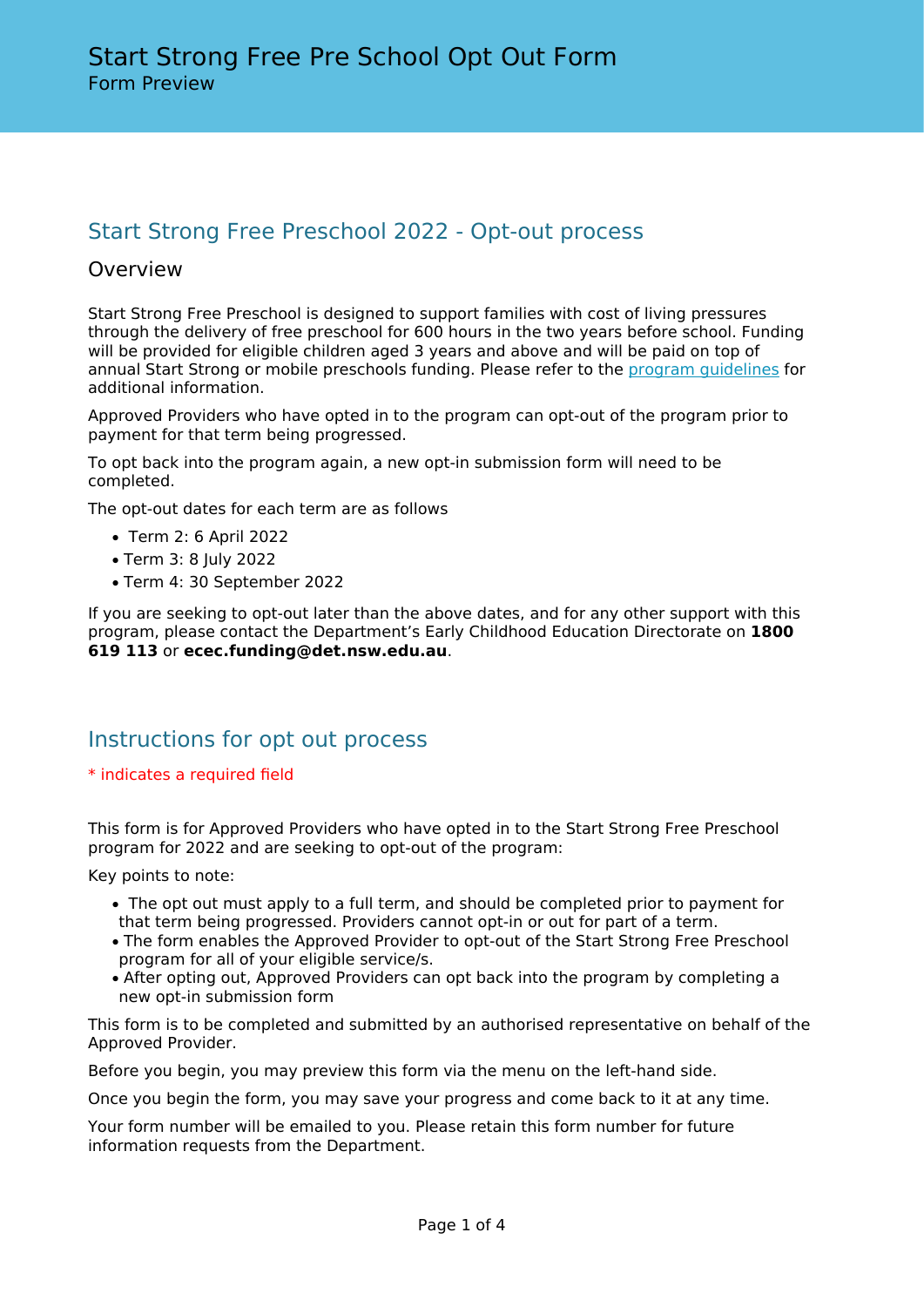#### **I understand the opt out process and I am authorised to submit this opt-out form on behalf of the Approved Provider \***

○ lagree Tick the box to confirm the statement

# Approved Provider Details

### \* indicates a required field

## Primary Contact Details

**Name \*** First Name Last Name **Position \* Email \*** Must be an email address. **Phone Number \***

Must be an Australian phone number. Must contain 10 digits e.g. 0291231234 or 0412345678

## **Approved Provider Name (name of organisation) \***

Organisation Name

Please provide exact name as per NQA ITS

### **Approved Provider ID (PR-12345678) - Numbers only. Please do not enter the Service Approval ID (SE-XXXXXXXX) \***

Must be a whole number (no decimal place). Please enter an 8 digit number as per NQAITS. Please do not enter any letters (PR).

## **ABN. Please enter the Provider level ABN (not the Service level ABN) \***

The ABN provided will be used to look up the following information. Click Lookup above to check that you have entered the ABN correctly.

Information from the Australian Business Register

ABN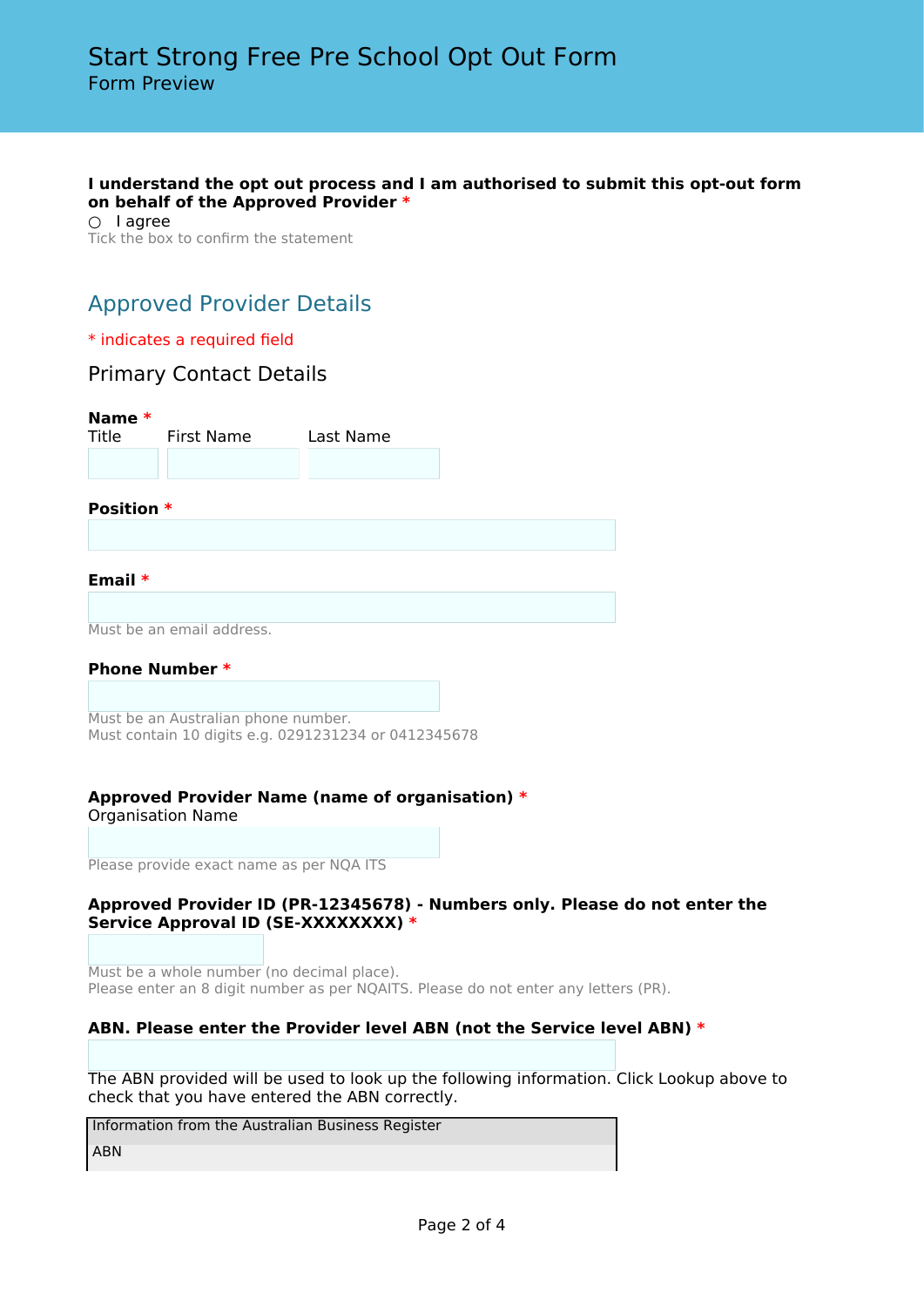| Entity name                |                  |
|----------------------------|------------------|
| <b>ABN</b> status          |                  |
| Entity type                |                  |
| Goods & Services Tax (GST) |                  |
| <b>DGR Endorsed</b>        |                  |
| ATO Charity Type           | More information |
| <b>ACNC Registration</b>   |                  |
| <b>Tax Concessions</b>     |                  |
| Main business location     |                  |
| Must be an ABN.            |                  |

# Opt-out confirmation

## \* indicates a required field

Approved Providers are able to opt out of the Start Strong Free Preschool program on behalf of your service/s.

The opt out must apply to a full term, and should be completed prior to payment for that term being progressed. Providers cannot opt in or out for part of a term.

## **I confirm that I am opting out of the Start Strong Free Preschool funding program as of next term for the remainder of the 2022 calendar year \***

○ Yes Tick the box to confirm the statement

## **Please describe your reason(s) for opting out of this program \***

## Authorised Representative Declaration

\* indicates a required field

#### **I confirm that the information provided is complete, correct and accurate \*** ○ Yes

Tick the box to confirm the statement

## **I understand that by submitting this form, any funding received may need to be returned to the Department \***

○ Yes Tick the box to confirm the statement